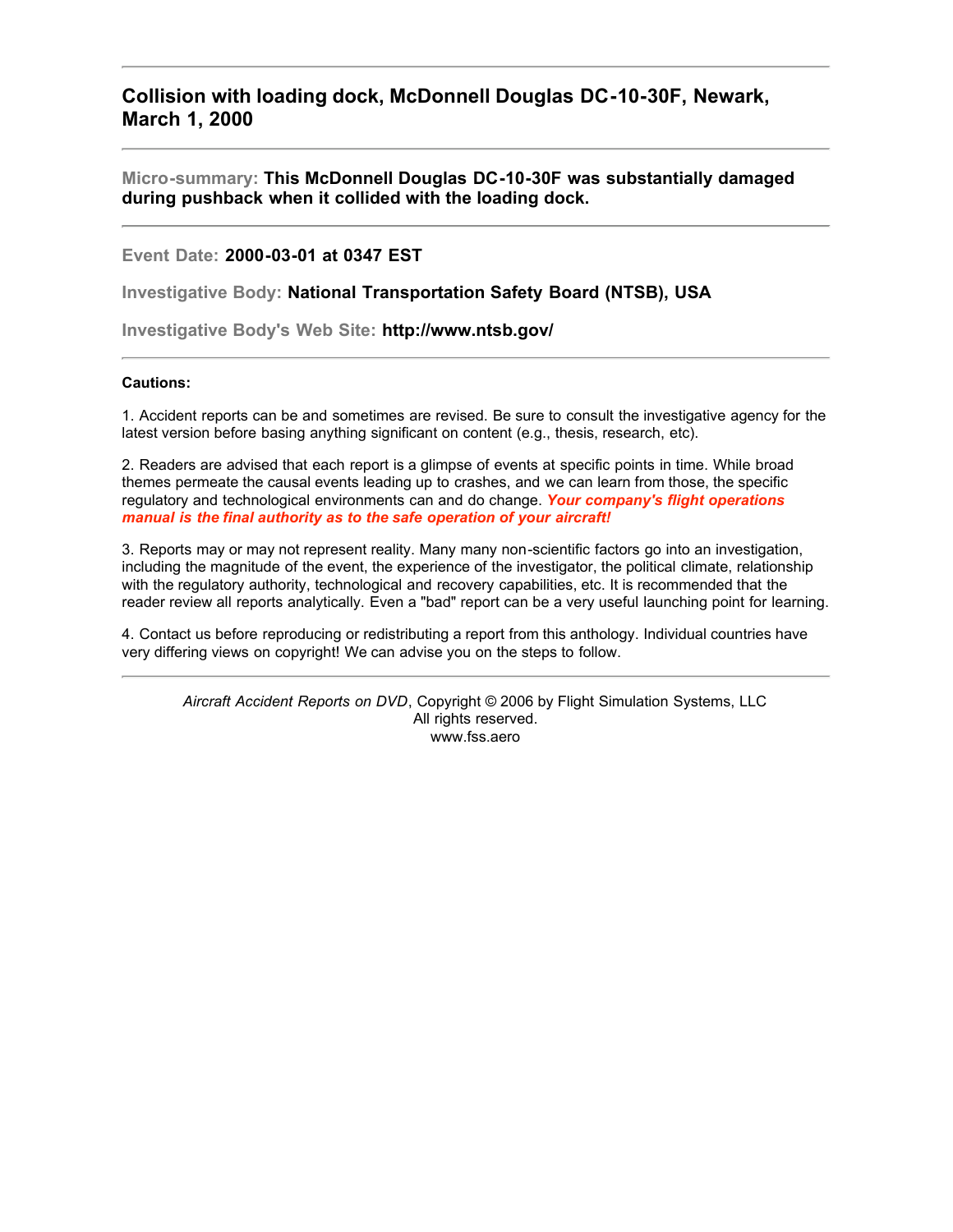| <b>National Transportation Safety Board</b>                                                                                                                                                                                                                                                                                                                                                                                                                                                                                                                                                                                                                                                                                                                                                                                                                                                                                                                                                                                                                                                                                                                                                                                                                                                                                                                                                                                                                                                                                                                                                                                                                                                                                                                                                                                                                                                                                                                                                                                                                                                                                                                                                                                                                                                                                                                                                                                                                                                                                                                                                                                                                                                                                                                                                                                                                                                                                                                                                     |           |                           | NTSB ID: NYC00LA086 |                             | Aircraft Registration Number: N302FE |                            |                         |  |  |  |  |
|-------------------------------------------------------------------------------------------------------------------------------------------------------------------------------------------------------------------------------------------------------------------------------------------------------------------------------------------------------------------------------------------------------------------------------------------------------------------------------------------------------------------------------------------------------------------------------------------------------------------------------------------------------------------------------------------------------------------------------------------------------------------------------------------------------------------------------------------------------------------------------------------------------------------------------------------------------------------------------------------------------------------------------------------------------------------------------------------------------------------------------------------------------------------------------------------------------------------------------------------------------------------------------------------------------------------------------------------------------------------------------------------------------------------------------------------------------------------------------------------------------------------------------------------------------------------------------------------------------------------------------------------------------------------------------------------------------------------------------------------------------------------------------------------------------------------------------------------------------------------------------------------------------------------------------------------------------------------------------------------------------------------------------------------------------------------------------------------------------------------------------------------------------------------------------------------------------------------------------------------------------------------------------------------------------------------------------------------------------------------------------------------------------------------------------------------------------------------------------------------------------------------------------------------------------------------------------------------------------------------------------------------------------------------------------------------------------------------------------------------------------------------------------------------------------------------------------------------------------------------------------------------------------------------------------------------------------------------------------------------------|-----------|---------------------------|---------------------|-----------------------------|--------------------------------------|----------------------------|-------------------------|--|--|--|--|
| <b>FACTUAL REPORT</b>                                                                                                                                                                                                                                                                                                                                                                                                                                                                                                                                                                                                                                                                                                                                                                                                                                                                                                                                                                                                                                                                                                                                                                                                                                                                                                                                                                                                                                                                                                                                                                                                                                                                                                                                                                                                                                                                                                                                                                                                                                                                                                                                                                                                                                                                                                                                                                                                                                                                                                                                                                                                                                                                                                                                                                                                                                                                                                                                                                           |           |                           |                     | Occurrence Date: 03/01/2000 |                                      | Most Critical Injury: None |                         |  |  |  |  |
| AVIATION                                                                                                                                                                                                                                                                                                                                                                                                                                                                                                                                                                                                                                                                                                                                                                                                                                                                                                                                                                                                                                                                                                                                                                                                                                                                                                                                                                                                                                                                                                                                                                                                                                                                                                                                                                                                                                                                                                                                                                                                                                                                                                                                                                                                                                                                                                                                                                                                                                                                                                                                                                                                                                                                                                                                                                                                                                                                                                                                                                                        |           | Occurrence Type: Accident |                     | Investigated By: NTSB       |                                      |                            |                         |  |  |  |  |
| Location/Time                                                                                                                                                                                                                                                                                                                                                                                                                                                                                                                                                                                                                                                                                                                                                                                                                                                                                                                                                                                                                                                                                                                                                                                                                                                                                                                                                                                                                                                                                                                                                                                                                                                                                                                                                                                                                                                                                                                                                                                                                                                                                                                                                                                                                                                                                                                                                                                                                                                                                                                                                                                                                                                                                                                                                                                                                                                                                                                                                                                   |           |                           |                     |                             |                                      |                            |                         |  |  |  |  |
| Nearest City/Place                                                                                                                                                                                                                                                                                                                                                                                                                                                                                                                                                                                                                                                                                                                                                                                                                                                                                                                                                                                                                                                                                                                                                                                                                                                                                                                                                                                                                                                                                                                                                                                                                                                                                                                                                                                                                                                                                                                                                                                                                                                                                                                                                                                                                                                                                                                                                                                                                                                                                                                                                                                                                                                                                                                                                                                                                                                                                                                                                                              | State     |                           |                     | Zip Code                    | Local Time                           | Time Zone                  |                         |  |  |  |  |
| <b>NEWARK</b>                                                                                                                                                                                                                                                                                                                                                                                                                                                                                                                                                                                                                                                                                                                                                                                                                                                                                                                                                                                                                                                                                                                                                                                                                                                                                                                                                                                                                                                                                                                                                                                                                                                                                                                                                                                                                                                                                                                                                                                                                                                                                                                                                                                                                                                                                                                                                                                                                                                                                                                                                                                                                                                                                                                                                                                                                                                                                                                                                                                   | <b>NJ</b> |                           |                     | 07101                       | 0347                                 | <b>EST</b>                 |                         |  |  |  |  |
| Distance From Landing Facility:<br>Airport Proximity: On Airport                                                                                                                                                                                                                                                                                                                                                                                                                                                                                                                                                                                                                                                                                                                                                                                                                                                                                                                                                                                                                                                                                                                                                                                                                                                                                                                                                                                                                                                                                                                                                                                                                                                                                                                                                                                                                                                                                                                                                                                                                                                                                                                                                                                                                                                                                                                                                                                                                                                                                                                                                                                                                                                                                                                                                                                                                                                                                                                                |           |                           |                     |                             |                                      |                            | Direction From Airport: |  |  |  |  |
| <b>Aircraft Information Summary</b>                                                                                                                                                                                                                                                                                                                                                                                                                                                                                                                                                                                                                                                                                                                                                                                                                                                                                                                                                                                                                                                                                                                                                                                                                                                                                                                                                                                                                                                                                                                                                                                                                                                                                                                                                                                                                                                                                                                                                                                                                                                                                                                                                                                                                                                                                                                                                                                                                                                                                                                                                                                                                                                                                                                                                                                                                                                                                                                                                             |           |                           |                     |                             |                                      |                            |                         |  |  |  |  |
| Aircraft Manufacturer                                                                                                                                                                                                                                                                                                                                                                                                                                                                                                                                                                                                                                                                                                                                                                                                                                                                                                                                                                                                                                                                                                                                                                                                                                                                                                                                                                                                                                                                                                                                                                                                                                                                                                                                                                                                                                                                                                                                                                                                                                                                                                                                                                                                                                                                                                                                                                                                                                                                                                                                                                                                                                                                                                                                                                                                                                                                                                                                                                           |           | Model/Series              |                     |                             | Type of Aircraft                     |                            |                         |  |  |  |  |
| <b>McDonnell Douglas</b>                                                                                                                                                                                                                                                                                                                                                                                                                                                                                                                                                                                                                                                                                                                                                                                                                                                                                                                                                                                                                                                                                                                                                                                                                                                                                                                                                                                                                                                                                                                                                                                                                                                                                                                                                                                                                                                                                                                                                                                                                                                                                                                                                                                                                                                                                                                                                                                                                                                                                                                                                                                                                                                                                                                                                                                                                                                                                                                                                                        |           |                           |                     | DC-10-30F                   |                                      |                            | Airplane                |  |  |  |  |
| Sightseeing Flight: No                                                                                                                                                                                                                                                                                                                                                                                                                                                                                                                                                                                                                                                                                                                                                                                                                                                                                                                                                                                                                                                                                                                                                                                                                                                                                                                                                                                                                                                                                                                                                                                                                                                                                                                                                                                                                                                                                                                                                                                                                                                                                                                                                                                                                                                                                                                                                                                                                                                                                                                                                                                                                                                                                                                                                                                                                                                                                                                                                                          |           |                           |                     |                             | Air Medical Transport Flight: No     |                            |                         |  |  |  |  |
| Narrative                                                                                                                                                                                                                                                                                                                                                                                                                                                                                                                                                                                                                                                                                                                                                                                                                                                                                                                                                                                                                                                                                                                                                                                                                                                                                                                                                                                                                                                                                                                                                                                                                                                                                                                                                                                                                                                                                                                                                                                                                                                                                                                                                                                                                                                                                                                                                                                                                                                                                                                                                                                                                                                                                                                                                                                                                                                                                                                                                                                       |           |                           |                     |                             |                                      |                            |                         |  |  |  |  |
| Brief narrative statement of facts, conditions and circumstances pertinent to the accident/incident:<br>On March 1, 2000, at 0347 Eastern Standard Time, a McDonnell Douglas DC-10-30F, N302FE, operated<br>by Federal Express, was substantially damaged during pushback at Newark International Airport<br>(EWR), Newark, New Jersey.<br>On the airplane, the captain, first officer, flight engineer and two<br>couriers were uninjured. On the ground, three maintenance technicians were also uninjured. Visual<br>meteorological conditions prevailed at the time of the accident. An instrument flight rules flight<br>plan had been filed for the cargo flight, between Newark and Memphis International Airport (MEM),<br>Memphis, Tennessee. The flight was to be conducted under 14 CFR Part 121.<br>According to a Federal Aviation Administration (FAA) Inspector, the airplane was taxiing to the<br>runway for departure when the APU door light illuminated. The airplane returned to the loading<br>dock, the engines were shut down, the APU door was closed, and the APU was secured. The airplane's<br>engines were then restarted at the dock, and the airplane began another pushback. During that<br>pushback, it contacted the loading dock, and suffered an 8-foot gash along the left side, below the<br>cockpit area.<br>According to a company safety analyst, for the pushback, one of the maintenance technicians was "on<br>a headset," next to the right side of the airplane. Another technician was acting as a "wing<br>walker," aft of the airplane, and a third technician was driving the tug. The "headset man" stated<br>that the crew gave permission to push back. Halfway through the pushback, the captain told him to<br>stop because he thought the airplane had contacted the loading dock. The headset man walked to the<br>left side of the airplane and then saw the gash.<br>The tug operator stated that he was using a different tug than the one used during the first<br>The tug had a "2-wheel working fault" indication. After receiving clearance to push,<br>pushback.<br>the tug operator "made a gradual turn to avoid equipment and minimize jet blast to other gates.<br>Halfway down the ramp, [I] received [a] stop signal."<br>The safety analyst further stated that, originally, the tug operator had insisted that there were<br>problems with "the tug's drive mechanism sticking in 2-wheel mode or the crab mode." Post-accident<br>investigation of the tug revealed no anomalies, although other mechanics subsequently complained<br>about the same intermittent problem. Components were removed for testing, with no anomalies found;<br>however, once those components were replaced, there were no additional problems with the tug.<br>A representative from the tug's manufacturer stated that "regardless ofsystem status, the<br>operator will always have control of the front wheel steering and braking." |           |                           |                     |                             |                                      |                            |                         |  |  |  |  |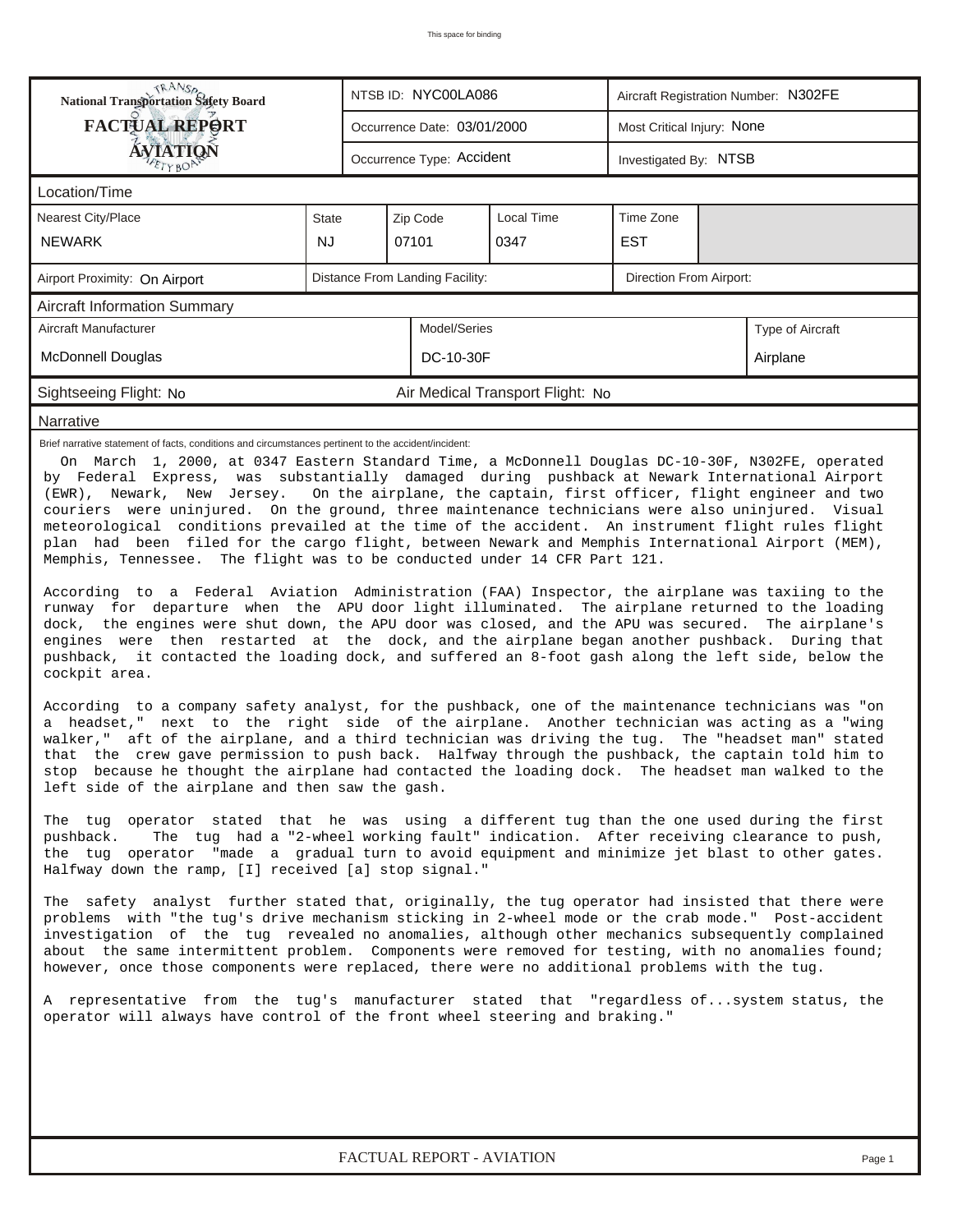| <b>National Transportation Safety Board</b>                                           | NTSB ID: NYC00LA086 |                  |  |                                                                         |                             |  |                           |                                      |                     |                           |                      |              |  |  |
|---------------------------------------------------------------------------------------|---------------------|------------------|--|-------------------------------------------------------------------------|-----------------------------|--|---------------------------|--------------------------------------|---------------------|---------------------------|----------------------|--------------|--|--|
| FACTUAL REPORT                                                                        |                     |                  |  |                                                                         | Occurrence Date: 03/01/2000 |  |                           |                                      |                     |                           |                      |              |  |  |
|                                                                                       | <b>AVIATION</b>     |                  |  |                                                                         |                             |  | Occurrence Type: Accident |                                      |                     |                           |                      |              |  |  |
| Landing Facility/Approach Information                                                 |                     |                  |  |                                                                         |                             |  |                           |                                      |                     |                           |                      |              |  |  |
| <b>Airport Name</b>                                                                   |                     |                  |  | Runway Used<br>Airport ID:<br><b>Airport Elevation</b><br>Runway Length |                             |  |                           |                                      |                     |                           |                      | Runway Width |  |  |
| NEWARK INTL AIRPORT<br><b>EWR</b>                                                     |                     |                  |  |                                                                         | 0<br>Ft. MSL                |  |                           |                                      |                     |                           |                      |              |  |  |
| Runway Surface Type:                                                                  |                     |                  |  |                                                                         |                             |  |                           |                                      |                     |                           |                      |              |  |  |
| Runway Surface Condition: Dry                                                         |                     |                  |  |                                                                         |                             |  |                           |                                      |                     |                           |                      |              |  |  |
| Type Instrument Approach: NONE                                                        |                     |                  |  |                                                                         |                             |  |                           |                                      |                     |                           |                      |              |  |  |
| VFR Approach/Landing: None                                                            |                     |                  |  |                                                                         |                             |  |                           |                                      |                     |                           |                      |              |  |  |
| Aircraft Information                                                                  |                     |                  |  |                                                                         |                             |  |                           |                                      |                     |                           |                      |              |  |  |
| Aircraft Manufacturer<br>McDonnell Douglas                                            |                     |                  |  | Model/Series<br>DC-10-30F<br>46801                                      |                             |  |                           |                                      |                     |                           | <b>Serial Number</b> |              |  |  |
| Airworthiness Certificate(s): Transport                                               |                     |                  |  |                                                                         |                             |  |                           |                                      |                     |                           |                      |              |  |  |
| Landing Gear Type: Retractable - Tricycle                                             |                     |                  |  |                                                                         |                             |  |                           |                                      |                     |                           |                      |              |  |  |
| Homebuilt Aircraft? No<br>Certified Max Gross Wt.<br>Number of Seats: 7<br>565000 LBS |                     |                  |  |                                                                         |                             |  |                           | Number of Engines: 3                 |                     |                           |                      |              |  |  |
| Engine Type:<br>Turbo Fan                                                             |                     |                  |  | Engine Manufacturer:<br>Model/Series:<br><b>GE</b><br>CF6-502C          |                             |  |                           |                                      |                     | Rated Power:<br>52000 LBS |                      |              |  |  |
| - Aircraft Inspection Information                                                     |                     |                  |  |                                                                         |                             |  |                           |                                      |                     |                           |                      |              |  |  |
| Type of Last Inspection                                                               |                     |                  |  | Date of Last Inspection<br>Time Since Last Inspection                   |                             |  |                           |                                      | Airframe Total Time |                           |                      |              |  |  |
| <b>Continuous Airworthiness</b>                                                       |                     |                  |  | 03/2000                                                                 |                             |  |                           |                                      | 1 Hours             |                           |                      | 64258 Hours  |  |  |
| - Emergency Locator Transmitter (ELT) Information                                     |                     |                  |  |                                                                         |                             |  |                           |                                      |                     |                           |                      |              |  |  |
| ELT Installed? Yes                                                                    |                     | ELT Operated? No |  |                                                                         |                             |  |                           | ELT Aided in Locating Accident Site? |                     |                           |                      |              |  |  |
| Owner/Operator Information                                                            |                     |                  |  |                                                                         |                             |  |                           |                                      |                     |                           |                      |              |  |  |
| <b>Registered Aircraft Owner</b><br><b>Street Address</b><br>P.O. BOX 727             |                     |                  |  |                                                                         |                             |  |                           |                                      |                     |                           |                      |              |  |  |
| FEDERAL EXPRESS CORP                                                                  |                     |                  |  | City                                                                    |                             |  |                           |                                      |                     |                           |                      | Zip Code     |  |  |
|                                                                                       |                     |                  |  | <b>MEMPHIS</b><br><b>TN</b><br>38018<br><b>Street Address</b>           |                             |  |                           |                                      |                     |                           |                      |              |  |  |
| Operator of Aircraft                                                                  |                     |                  |  | Same as Reg'd Aircraft Owner                                            |                             |  |                           |                                      |                     |                           |                      |              |  |  |
| Same as Reg'd Aircraft Owner                                                          |                     |                  |  | City                                                                    |                             |  |                           |                                      |                     |                           | <b>State</b>         | Zip Code     |  |  |
| Operator Designator Code: FDEA<br><b>Operator Does Business As:</b>                   |                     |                  |  |                                                                         |                             |  |                           |                                      |                     |                           |                      |              |  |  |
| - Type of U.S. Certificate(s) Held:                                                   |                     |                  |  |                                                                         |                             |  |                           |                                      |                     |                           |                      |              |  |  |
| Air Carrier Operating Certificate(s): Cargo                                           |                     |                  |  |                                                                         |                             |  |                           |                                      |                     |                           |                      |              |  |  |
| Operating Certificate:                                                                |                     |                  |  |                                                                         | Operator Certificate:       |  |                           |                                      |                     |                           |                      |              |  |  |
| Regulation Flight Conducted Under: Part 121: Air Carrier                              |                     |                  |  |                                                                         |                             |  |                           |                                      |                     |                           |                      |              |  |  |
| Type of Flight Operation Conducted: Non-scheduled; Domestic; Cargo                    |                     |                  |  |                                                                         |                             |  |                           |                                      |                     |                           |                      |              |  |  |
| FACTUAL REPORT - AVIATION<br>Page 2                                                   |                     |                  |  |                                                                         |                             |  |                           |                                      |                     |                           |                      |              |  |  |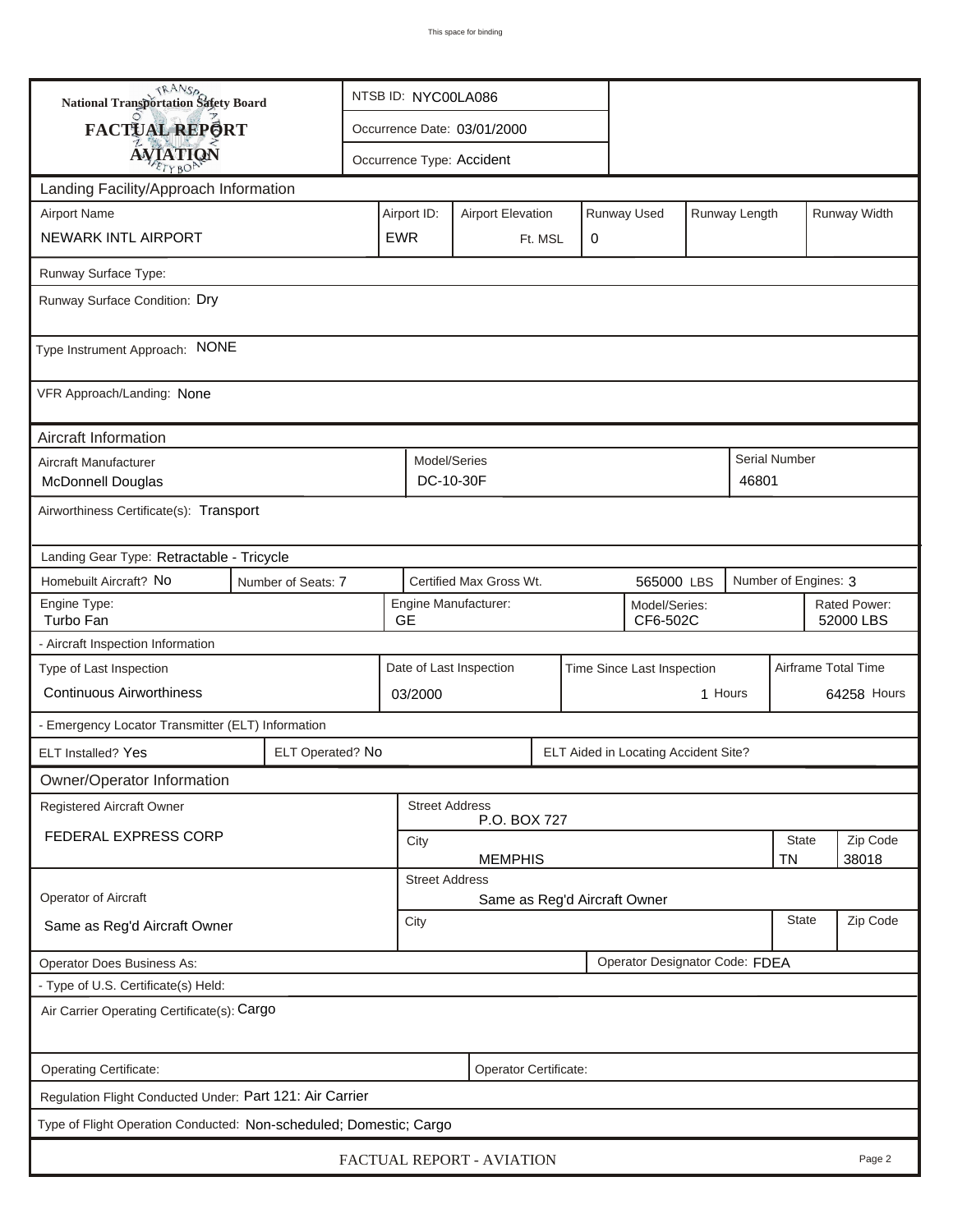|                                                                                                      | <b>National Transportation Safety Board</b>                 |         |                        |                                                      | NTSB ID: NYC00LA086              |                         |              |                         |                                        |                    |  |                |                                    |           |
|------------------------------------------------------------------------------------------------------|-------------------------------------------------------------|---------|------------------------|------------------------------------------------------|----------------------------------|-------------------------|--------------|-------------------------|----------------------------------------|--------------------|--|----------------|------------------------------------|-----------|
|                                                                                                      | FACTUAL REPORT                                              |         |                        |                                                      | Occurrence Date: 03/01/2000      |                         |              |                         |                                        |                    |  |                |                                    |           |
|                                                                                                      |                                                             |         |                        |                                                      | Occurrence Type: Accident        |                         |              |                         |                                        |                    |  |                |                                    |           |
| <b>AVIATION</b>                                                                                      |                                                             |         |                        |                                                      |                                  |                         |              |                         |                                        |                    |  |                |                                    |           |
| <b>First Pilot Information</b><br>City                                                               |                                                             |         |                        |                                                      |                                  |                         |              |                         |                                        |                    |  |                |                                    |           |
| Name                                                                                                 |                                                             |         |                        |                                                      |                                  |                         |              |                         |                                        | <b>State</b>       |  | Date of Birth  | Age                                |           |
| On File                                                                                              |                                                             |         |                        |                                                      | On File<br>On File<br>On File    |                         |              |                         |                                        |                    |  |                |                                    | 55        |
| Principal Profession: Civilian Pilot<br>Certificate Number: On File<br>Seat Occupied: Left<br>Sex: M |                                                             |         |                        |                                                      |                                  |                         |              |                         |                                        |                    |  |                |                                    |           |
| Airline Transport<br>Certificate(s):                                                                 |                                                             |         |                        |                                                      |                                  |                         |              |                         |                                        |                    |  |                |                                    |           |
| Airplane Rating(s):<br>Multi-engine Land                                                             |                                                             |         |                        |                                                      |                                  |                         |              |                         |                                        |                    |  |                |                                    |           |
| Rotorcraft/Glider/LTA: None                                                                          |                                                             |         |                        |                                                      |                                  |                         |              |                         |                                        |                    |  |                |                                    |           |
|                                                                                                      | Instrument Rating(s): Airplane                              |         |                        |                                                      |                                  |                         |              |                         |                                        |                    |  |                |                                    |           |
| None<br>Instructor Rating(s):                                                                        |                                                             |         |                        |                                                      |                                  |                         |              |                         |                                        |                    |  |                |                                    |           |
|                                                                                                      | Type Rating/Endorsement for Accident/Incident Aircraft? Yes |         |                        |                                                      |                                  |                         |              |                         | <b>Current Biennial Flight Review?</b> |                    |  |                |                                    |           |
|                                                                                                      | Medical Cert.: Class 1                                      |         |                        | Medical Cert. Status: Valid Medical--no waivers/lim. |                                  |                         |              |                         |                                        |                    |  |                | Date of Last Medical Exam: 12/1999 |           |
|                                                                                                      |                                                             |         |                        |                                                      |                                  |                         |              |                         |                                        |                    |  |                |                                    |           |
| - Flight Time Matrix                                                                                 |                                                             | All A/C | This Make<br>and Model | Airplane<br>Single Engine                            | Airplane<br>Night<br>Mult-Engine |                         | Actual       | Instrument<br>Simulated |                                        | Rotorcraft         |  | Glider         | Lighter<br>Than Air                |           |
| <b>Total Time</b>                                                                                    |                                                             | 6842    | 4745                   |                                                      |                                  |                         |              |                         |                                        |                    |  |                |                                    |           |
|                                                                                                      | Pilot In Command(PIC)                                       | 1572    | 1572                   |                                                      |                                  |                         |              |                         |                                        |                    |  |                |                                    |           |
| Instructor                                                                                           |                                                             |         |                        |                                                      |                                  |                         |              |                         |                                        |                    |  |                |                                    |           |
| Last 90 Days                                                                                         |                                                             | 110     | 110                    |                                                      |                                  |                         |              |                         |                                        |                    |  |                |                                    |           |
| Last 30 Days                                                                                         |                                                             |         |                        |                                                      |                                  |                         |              |                         |                                        |                    |  |                |                                    |           |
| Last 24 Hours                                                                                        |                                                             |         |                        |                                                      |                                  |                         |              |                         |                                        |                    |  |                |                                    |           |
| Seatbelt Used? Yes<br>Toxicology Performed? No<br>Shoulder Harness Used? Yes                         |                                                             |         |                        |                                                      |                                  | Second Pilot? Yes       |              |                         |                                        |                    |  |                |                                    |           |
|                                                                                                      |                                                             |         |                        |                                                      |                                  |                         |              |                         |                                        |                    |  |                |                                    |           |
|                                                                                                      | Flight Plan/Itinerary                                       |         |                        |                                                      |                                  |                         |              |                         |                                        |                    |  |                |                                    |           |
|                                                                                                      | Type of Flight Plan Filed: IFR                              |         |                        |                                                      |                                  |                         |              |                         |                                        |                    |  |                |                                    |           |
| Departure Point                                                                                      |                                                             |         |                        |                                                      |                                  |                         | <b>State</b> |                         |                                        | Airport Identifier |  | Departure Time |                                    | Time Zone |
| <b>EWR</b><br>0000<br>Same as Accident/Incident Location                                             |                                                             |         |                        |                                                      |                                  |                         |              |                         |                                        |                    |  |                |                                    |           |
| Destination                                                                                          |                                                             |         |                        |                                                      |                                  |                         | State        |                         | Airport Identifier                     |                    |  |                |                                    |           |
| <b>MEMPHIS</b>                                                                                       |                                                             |         |                        |                                                      |                                  | <b>MEM</b><br><b>TN</b> |              |                         |                                        |                    |  |                |                                    |           |
| Type of Clearance:                                                                                   |                                                             |         |                        |                                                      |                                  |                         |              |                         |                                        |                    |  |                |                                    |           |
| Type of Airspace:                                                                                    |                                                             |         |                        |                                                      |                                  |                         |              |                         |                                        |                    |  |                |                                    |           |
| Weather Information                                                                                  |                                                             |         |                        |                                                      |                                  |                         |              |                         |                                        |                    |  |                |                                    |           |
| Source of Briefing:<br>Company                                                                       |                                                             |         |                        |                                                      |                                  |                         |              |                         |                                        |                    |  |                |                                    |           |
| Method of Briefing:                                                                                  |                                                             |         |                        |                                                      |                                  |                         |              |                         |                                        |                    |  |                |                                    |           |
|                                                                                                      |                                                             |         |                        |                                                      |                                  |                         |              |                         |                                        |                    |  |                |                                    |           |
|                                                                                                      |                                                             |         |                        | FACTUAL REPORT - AVIATION                            |                                  |                         |              |                         |                                        |                    |  |                |                                    | Page 3    |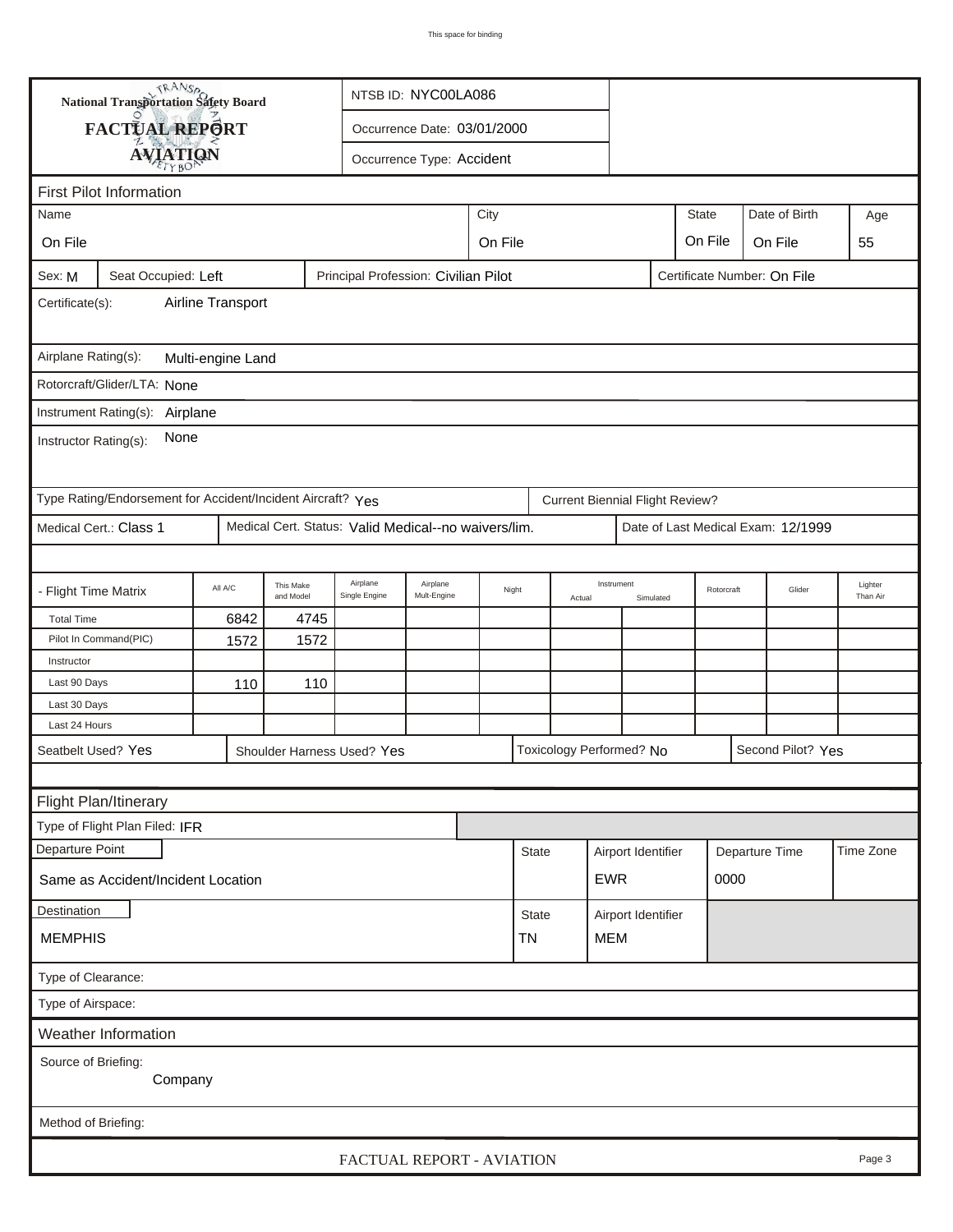| <b>National Transportation Safety Board</b><br>FACTUAL REPORT<br>Occurrence Date: 03/01/2000<br><b>AVIATION</b><br>Occurrence Type: Accident<br>Weather Information<br>WOF ID<br><b>WOF Elevation</b><br><b>Observation Time</b><br>Time Zone<br>WOF Distance From Accident Site<br>Direction From Accident Site<br><b>EST</b><br><b>EWR</b><br>0351<br>18 Ft. MSL<br>0 NM<br>Sky/Lowest Cloud Condition: Clear<br>0 Ft. AGL<br>Condition of Light: Night/Dark<br>0 Ft. AGL<br>$10$<br>Lowest Ceiling: None<br>Visibility:<br><b>SM</b><br>Altimeter:<br>30.00<br>$3^{\circ}C$<br>Dew Point:<br>$-3 °C$<br>Wind Direction: 50<br>Temperature:<br>Density Altitude:<br>Wind Speed: 7<br>Gusts:<br>Weather Condtions at Accident Site: Visual Conditions<br>Visibility (RVR):<br>Visibility (RVV)<br>$\pmb{0}$<br>0<br>Ft.<br>SM<br>Intensity of Precipitation: Unknown<br>Restrictions to Visibility: None<br>None<br>Type of Precipitation:<br><b>Accident Information</b> | 0 Deg. Mag.<br>"Hg<br>Ft. |  |  |  |  |  |  |  |  |
|----------------------------------------------------------------------------------------------------------------------------------------------------------------------------------------------------------------------------------------------------------------------------------------------------------------------------------------------------------------------------------------------------------------------------------------------------------------------------------------------------------------------------------------------------------------------------------------------------------------------------------------------------------------------------------------------------------------------------------------------------------------------------------------------------------------------------------------------------------------------------------------------------------------------------------------------------------------------------|---------------------------|--|--|--|--|--|--|--|--|
|                                                                                                                                                                                                                                                                                                                                                                                                                                                                                                                                                                                                                                                                                                                                                                                                                                                                                                                                                                            |                           |  |  |  |  |  |  |  |  |
|                                                                                                                                                                                                                                                                                                                                                                                                                                                                                                                                                                                                                                                                                                                                                                                                                                                                                                                                                                            |                           |  |  |  |  |  |  |  |  |
|                                                                                                                                                                                                                                                                                                                                                                                                                                                                                                                                                                                                                                                                                                                                                                                                                                                                                                                                                                            |                           |  |  |  |  |  |  |  |  |
|                                                                                                                                                                                                                                                                                                                                                                                                                                                                                                                                                                                                                                                                                                                                                                                                                                                                                                                                                                            |                           |  |  |  |  |  |  |  |  |
|                                                                                                                                                                                                                                                                                                                                                                                                                                                                                                                                                                                                                                                                                                                                                                                                                                                                                                                                                                            |                           |  |  |  |  |  |  |  |  |
|                                                                                                                                                                                                                                                                                                                                                                                                                                                                                                                                                                                                                                                                                                                                                                                                                                                                                                                                                                            |                           |  |  |  |  |  |  |  |  |
|                                                                                                                                                                                                                                                                                                                                                                                                                                                                                                                                                                                                                                                                                                                                                                                                                                                                                                                                                                            |                           |  |  |  |  |  |  |  |  |
|                                                                                                                                                                                                                                                                                                                                                                                                                                                                                                                                                                                                                                                                                                                                                                                                                                                                                                                                                                            |                           |  |  |  |  |  |  |  |  |
|                                                                                                                                                                                                                                                                                                                                                                                                                                                                                                                                                                                                                                                                                                                                                                                                                                                                                                                                                                            |                           |  |  |  |  |  |  |  |  |
|                                                                                                                                                                                                                                                                                                                                                                                                                                                                                                                                                                                                                                                                                                                                                                                                                                                                                                                                                                            |                           |  |  |  |  |  |  |  |  |
|                                                                                                                                                                                                                                                                                                                                                                                                                                                                                                                                                                                                                                                                                                                                                                                                                                                                                                                                                                            |                           |  |  |  |  |  |  |  |  |
|                                                                                                                                                                                                                                                                                                                                                                                                                                                                                                                                                                                                                                                                                                                                                                                                                                                                                                                                                                            |                           |  |  |  |  |  |  |  |  |
|                                                                                                                                                                                                                                                                                                                                                                                                                                                                                                                                                                                                                                                                                                                                                                                                                                                                                                                                                                            |                           |  |  |  |  |  |  |  |  |
|                                                                                                                                                                                                                                                                                                                                                                                                                                                                                                                                                                                                                                                                                                                                                                                                                                                                                                                                                                            |                           |  |  |  |  |  |  |  |  |
|                                                                                                                                                                                                                                                                                                                                                                                                                                                                                                                                                                                                                                                                                                                                                                                                                                                                                                                                                                            |                           |  |  |  |  |  |  |  |  |
|                                                                                                                                                                                                                                                                                                                                                                                                                                                                                                                                                                                                                                                                                                                                                                                                                                                                                                                                                                            |                           |  |  |  |  |  |  |  |  |
|                                                                                                                                                                                                                                                                                                                                                                                                                                                                                                                                                                                                                                                                                                                                                                                                                                                                                                                                                                            |                           |  |  |  |  |  |  |  |  |
| Aircraft Damage: Substantial<br>Aircraft Fire: None<br>Aircraft Explosion None                                                                                                                                                                                                                                                                                                                                                                                                                                                                                                                                                                                                                                                                                                                                                                                                                                                                                             |                           |  |  |  |  |  |  |  |  |
| Classification: U.S. Registered/U.S. Soil                                                                                                                                                                                                                                                                                                                                                                                                                                                                                                                                                                                                                                                                                                                                                                                                                                                                                                                                  |                           |  |  |  |  |  |  |  |  |
| <b>TOTAL</b><br>- Injury Summary Matrix<br>Fatal<br>Serious<br>Minor<br>None                                                                                                                                                                                                                                                                                                                                                                                                                                                                                                                                                                                                                                                                                                                                                                                                                                                                                               |                           |  |  |  |  |  |  |  |  |
| <b>First Pilot</b><br>1<br>Second Pilot<br>$\mathbf 1$                                                                                                                                                                                                                                                                                                                                                                                                                                                                                                                                                                                                                                                                                                                                                                                                                                                                                                                     |                           |  |  |  |  |  |  |  |  |
| <b>Student Pilot</b>                                                                                                                                                                                                                                                                                                                                                                                                                                                                                                                                                                                                                                                                                                                                                                                                                                                                                                                                                       |                           |  |  |  |  |  |  |  |  |
| Flight Instructor                                                                                                                                                                                                                                                                                                                                                                                                                                                                                                                                                                                                                                                                                                                                                                                                                                                                                                                                                          |                           |  |  |  |  |  |  |  |  |
| <b>Check Pilot</b>                                                                                                                                                                                                                                                                                                                                                                                                                                                                                                                                                                                                                                                                                                                                                                                                                                                                                                                                                         |                           |  |  |  |  |  |  |  |  |
| <b>Flight Engineer</b>                                                                                                                                                                                                                                                                                                                                                                                                                                                                                                                                                                                                                                                                                                                                                                                                                                                                                                                                                     |                           |  |  |  |  |  |  |  |  |
| Cabin Attendants                                                                                                                                                                                                                                                                                                                                                                                                                                                                                                                                                                                                                                                                                                                                                                                                                                                                                                                                                           |                           |  |  |  |  |  |  |  |  |
| Other Crew                                                                                                                                                                                                                                                                                                                                                                                                                                                                                                                                                                                                                                                                                                                                                                                                                                                                                                                                                                 |                           |  |  |  |  |  |  |  |  |
| Passengers                                                                                                                                                                                                                                                                                                                                                                                                                                                                                                                                                                                                                                                                                                                                                                                                                                                                                                                                                                 |                           |  |  |  |  |  |  |  |  |
| - TOTAL ABOARD -<br>3<br>3                                                                                                                                                                                                                                                                                                                                                                                                                                                                                                                                                                                                                                                                                                                                                                                                                                                                                                                                                 |                           |  |  |  |  |  |  |  |  |
| 0<br>Other Ground<br>0<br>0<br>0                                                                                                                                                                                                                                                                                                                                                                                                                                                                                                                                                                                                                                                                                                                                                                                                                                                                                                                                           |                           |  |  |  |  |  |  |  |  |
| - GRAND TOTAL -<br>$\overline{0}$<br>0<br>0<br>$\overline{3}$<br>3                                                                                                                                                                                                                                                                                                                                                                                                                                                                                                                                                                                                                                                                                                                                                                                                                                                                                                         |                           |  |  |  |  |  |  |  |  |